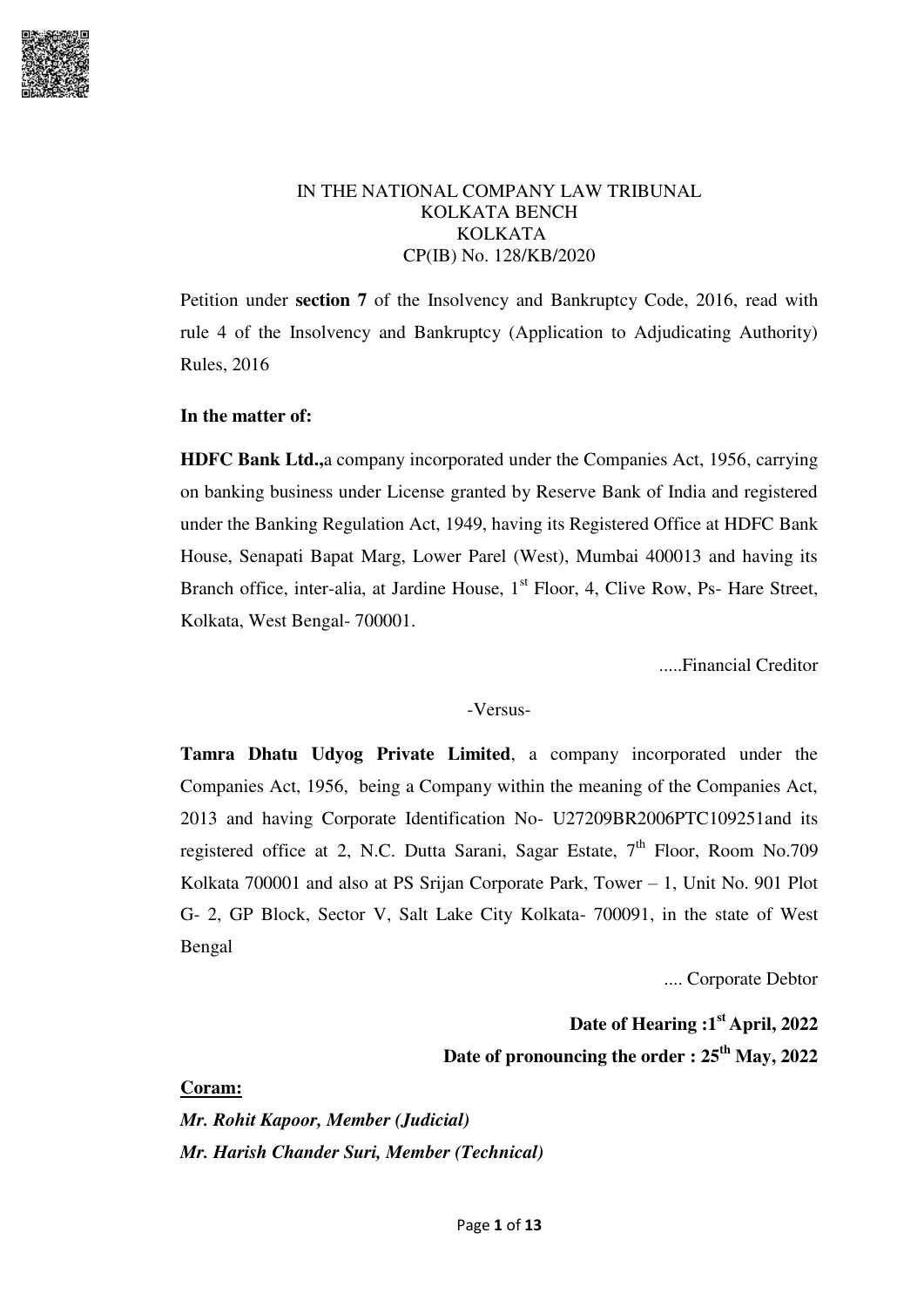

### Appearances (via video conferencing/Physical hearing):

| For the Financial Creditor: | 1. Mr. Joy Saha, Senior Advocate    |
|-----------------------------|-------------------------------------|
|                             | 2. Mr. PadamKhaitan, Advocate       |
|                             | 3. Mr. Jishnu Chowdhury, Advocate   |
|                             | 4. Mr. AnunoyBasu, Advocate         |
|                             | 5. Srinjoy Bhattacharya, Advocate   |
| For the Corporate Debtor:   | 1. Ms. Urmila Chakraborty, Advocate |
|                             | 2. Ms. PrithaBasu, Advocate         |

#### **ORDER**

#### Per: Rohit Kapoor, Member (Judicial):

- 1. This Court convened through hybrid mode.
- 2. This Company Petition under section 7(1) of the Insolvency and Bankruptcy Code, 2016 (IBC) read with Rule 4 of the Insolvency and Bankruptcy (Application to Adjudicating Authority) Rules, 2016, has been filed by HDFC **Bank Limited** (hereinafter referred to as the Financial Creditor), seeking to initiate Corporate Insolvency Resolution Process (CIRP) against Tamra Dhatu **Udvog Private Limited** (hereinafter referred to as the Corporate Debtor).
- 3. Part I of this application contains particulars of the Applicant being the Financial Creditor.

Part II of this application contains particulars of the Corporate Debtor. Part III of this application contains particulars of the Proposed Interim Resolution Professional. Part IV of this application contains particulars of the Financial Debt. Part V of this application contains particulars of the Financial Debt Documents, Records and Evidence of Default.

4. The Financial Creditor is a banking company within the meaning of Companies Act 1956, carrying on banking business under a license granted by the Reserve Bank of India (RBI) and is registered under the Banking Regulation Act, 1949. The Corporate Debtor is engaged in the business of trading of non-ferrous metals, manufacturing and selling of copper wire, strips, conductors both bare and paper insulated, wires and cables and tinned copper wires, etc.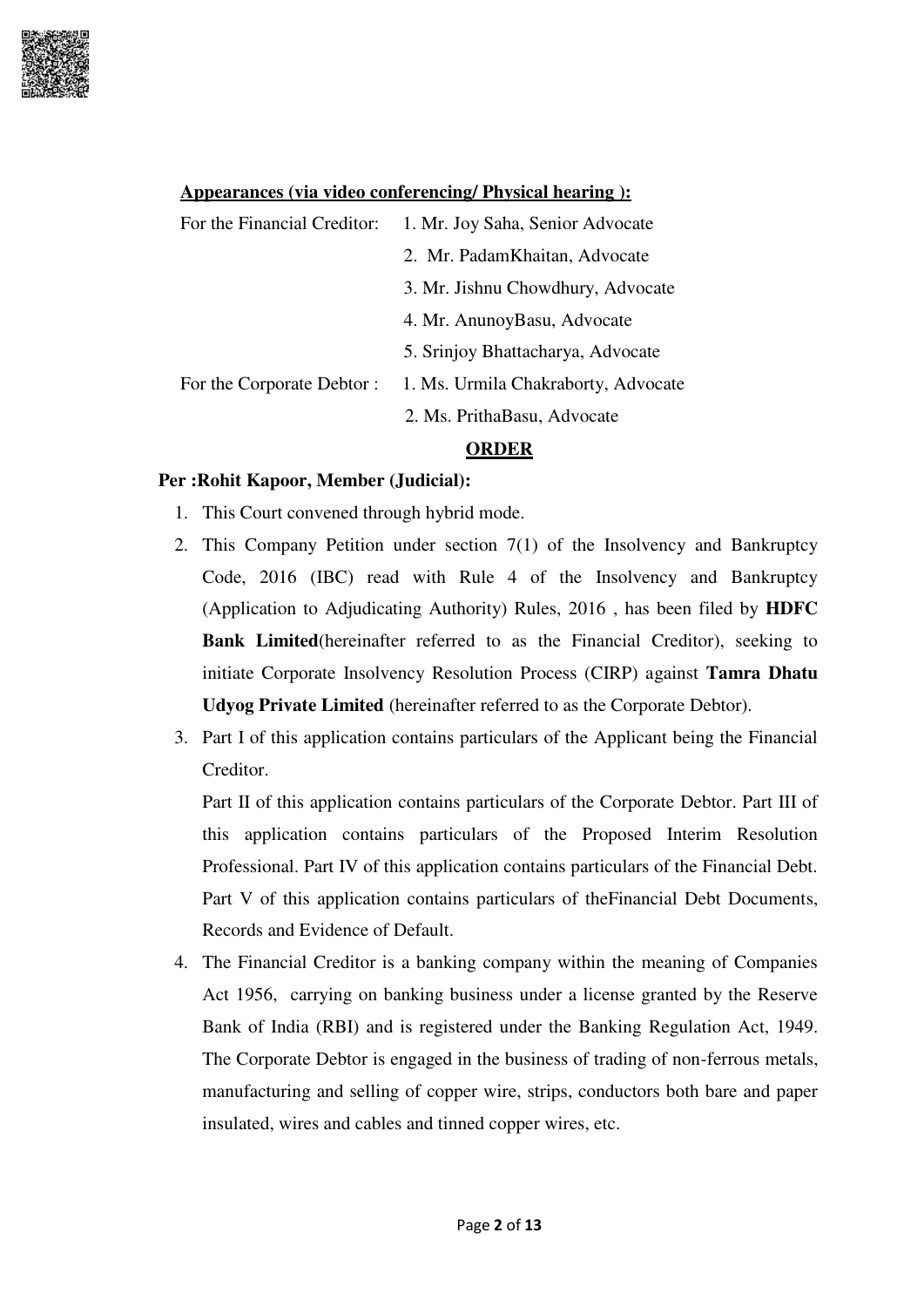

- 5. The case of the Financial Creditor is that, in November 2014, the corporate debtor approached the applicant bank to avail certain credit facilities. Pursuant thereto, the financial creditor, by way of a sanction letter dated 25 November 2014, sanctioned said credit facilities to the corporate debtor, which are as follows:
	- $\mathbf{i}$ Sale Invoice Financing facility with a limit of Rs. 5 Crores
	- $\mathbf{ii}$ LC Discounting facility with a limit of Rs. 75 Crores
	- $\overline{111}$ FX PSR (Forex Pre-Settlement Risk) facility to the tune of Rs. 5 Crores.

A copy of the said sanction letter dated 25 November 2014 is annexed to the application as Annexure 5.

- 6. Subsequent thereto, the board resolution was passed by the board of the corporate debtor on 29 November 2014 authorising it to avail the credit facilities extended by the applicant bank. A copy of the said Board Resolution is annexed to the application as Annexure 6.
- 7. Thereafter, by a letter dated 29 November 2014, the corporate debtor requested the applicant bank to release the invoice financing facility of Rs. 5 crores sanctioned by it. Pursuant to the same, the applicant bank caused the corporate debtor to execute security documents and thereafter, it released the credit facilities under the sanction letter dated 25th November 2014.
- 8. Thereafter, in the year 2015, the Corporate Debtor approached the applicant bank for revision in terns of the credit facilities extended to it. Pursuant thereto, by way of a sanction letter dated 1 October 2015, the applicant bank, upon causing the Corporate Debtor to execute certain security documents, revised the terms of the credit facilities extended to the Coprorate Debtor.
- 9. Thereafter, by way of sanction letter dated 6 November 2015, the applicant bank revised the credit facilities extended by it to the corporate debtor. Pursuant thereto, the board of directors of the corporate debtor passed a board resolution dated 9 November 2015 authorising it to avail the credit facilities extended by the applicant bank.
- 10. Thereafter, the corporate debtor issued a letter dated 9 November 2015 to the applicant bank set up Invoice Finance Limit of Rs. 10 crores in its account. Pursuant thereto, the Financial Creditor caused the Corporate Debtor to release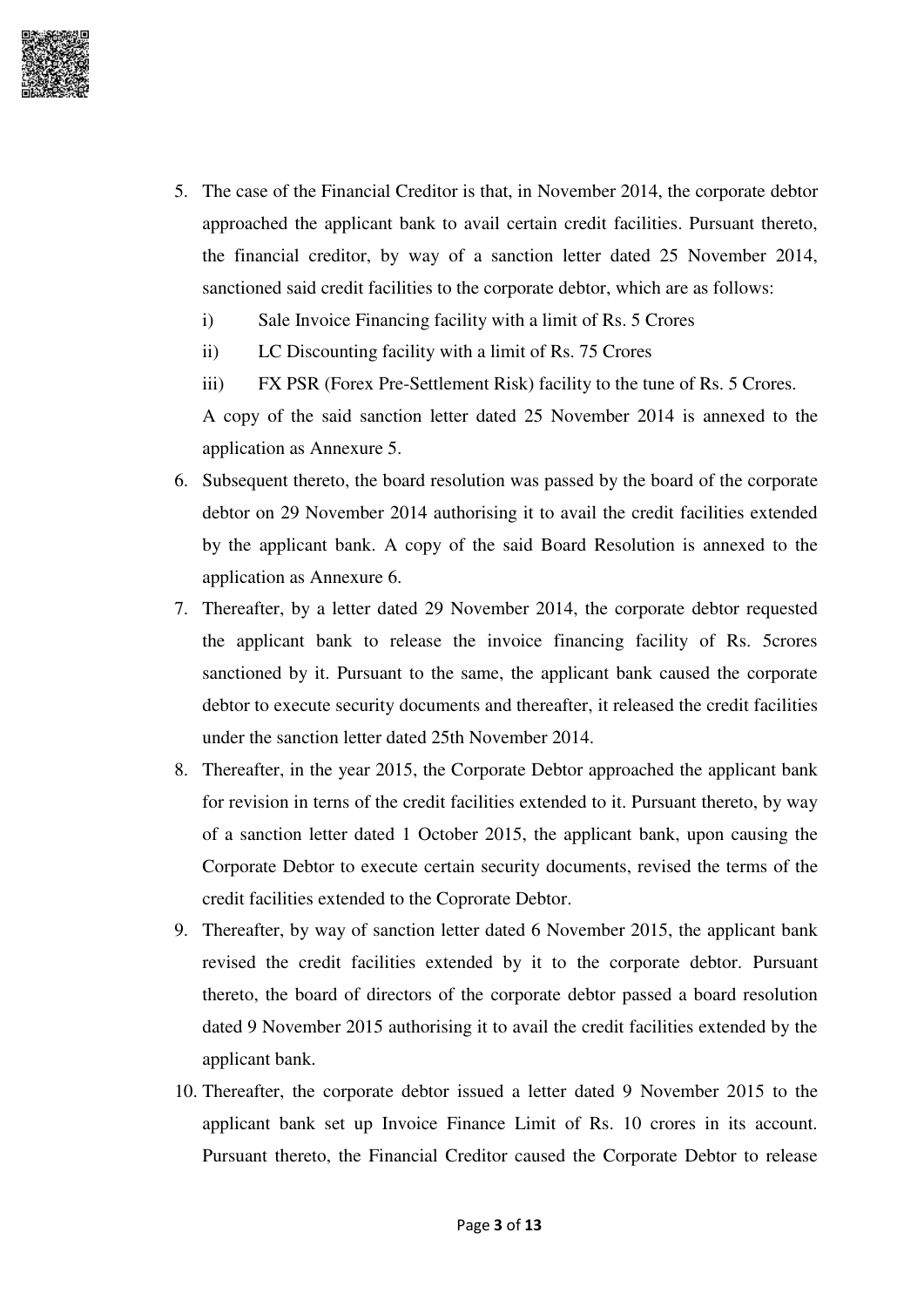

certain security documents. Subsequently, the Financial Creditor duly released the credit facilities contemplated under the sanction letter dated 6 November 2015 sought by the Corporate Debtor.

- 11. Thereafter, on 23 August 2016, the corporate debtor issued a letter dated 23 August 2016 to the applicant bank requesting it to set up the Letter of Credit (LC) Discounting facility of Rs. 5 crones contemplated in the sanction letter dated 6 November 2016. Pursuant thereto, a Board Resolution dated 10 August 2016 was passed by Board of Directors of the corporate debtor authorizing it avail such facility was also submitted to the applicant bank. The applicant bank, to this effect, caused the corporate debtor to execute certain security documents. Subsequently, the financial creditor duly released the credit facilities sought by the corporate debtor in its letter dated 23 August 2016.
- 12. On 17 January 2017, the applicant bank issued a letter to the corporate debtor intimating it of sanction of Credit Facility for Post Shipment-Foreign Bill Discounting facility with a limit of Rs. 5 crores. A Board Resolution was also passed to that effect. Pursuant thereto, the applicant bank caused the corporate debtor to execute a Continuing Agreement cum Indemnity for Export Credit dated 17 January 2017, and accordingly the applicant bank duly granted the credit facilities contemplated under the sanction letter dated 17 January 2017.
- 13. Thereafter, on or about 28 February 2017, the applicant bank issued sanction letter to the corporate debtor, amending the terms of the credit facilities extended to it.
- 14. Thereafter, vide another letter dated 7 March 2017, the applicant bank sanctioned a Post Shipment- Foreign Bill Discounting facility with a limit of Rs. 13 crores to the corporate debtor. Pursuant thereto, the Board of Directors of the corporate debtor passed a board resolution dated 7 March 2017 authorising it to avail the credit facilities sanctioned by the applicant bank vide sanction letters dated 28 February 2017 and 7 March 2017. Upon such Board Resolution being presented to the applicant bank, the applicant bank caused the corporate debtor to execute a Continuing Agreement Cum Indemnity for Export Credit dated 7 March 2017.
- 15. Thereafter, vide a letter dated letter dated 8 March 2017, the corporate debtor requested the applicant bank to issue the Post Shipment-Foreign Bill Discounting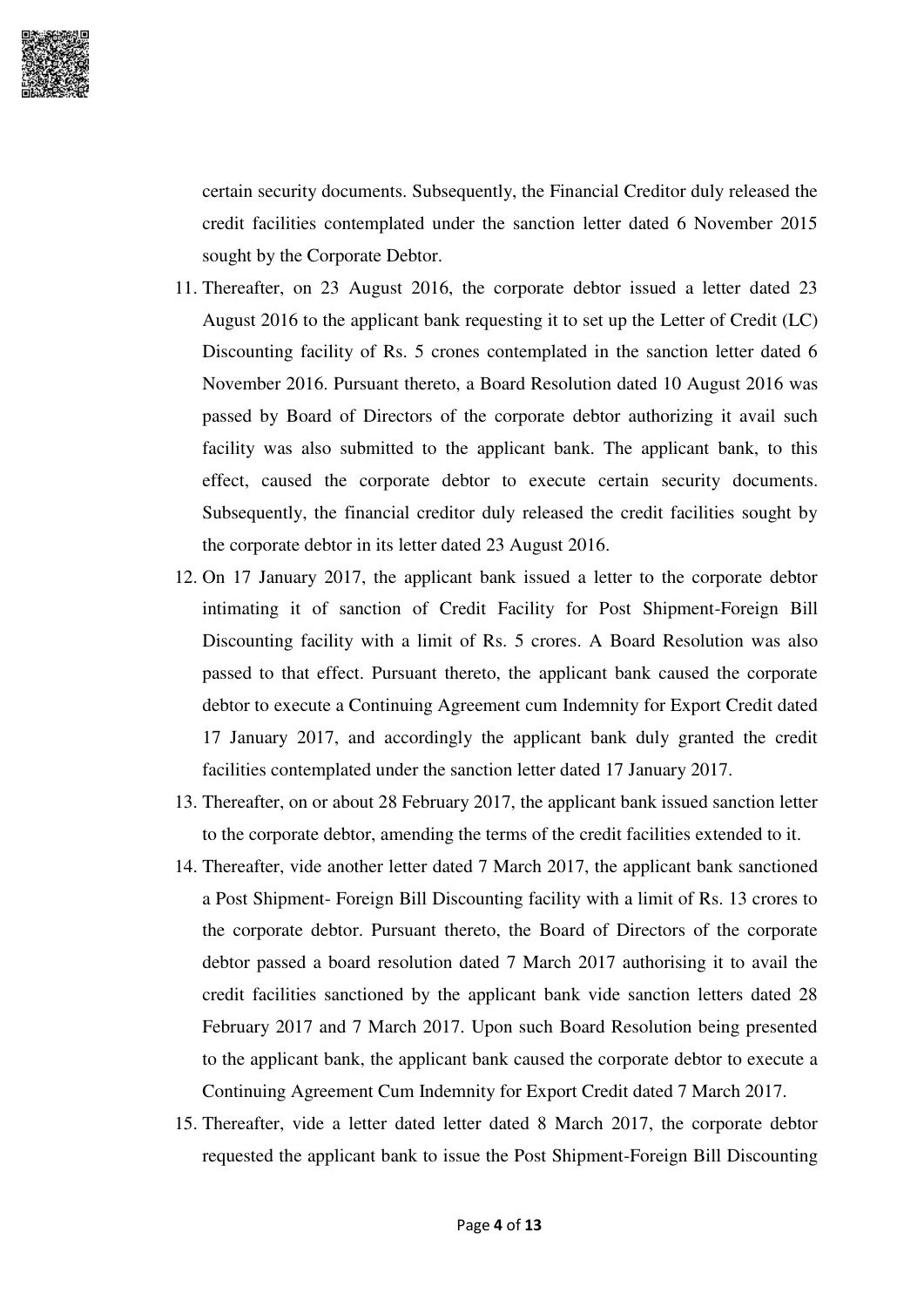

(Export Bill Discounting under LC on bank lines) facility for a sum of Rs. 13 crores (enhancement from Rs.5 crores to Rs.13 crores).

- 16. The applicant bank released all the facilities sanctioned by it vide sanction letters dated 28 February 20.17 and 7 March 2017 and as sought for by the Corporate Debtor.
- 17. Thereafter, vide the said sanction letter dated 16 September, 2017, the Applicant Bank sanctioned certain facilities. Pursuant thereto, the. said Ram Kumar Singhee and Damodar Das Singhee executed a Letter of Continuing Guarantee dated 20 September 2017 in respect of the credit facilities availed by the corporate debtor from the applicant bank.
- 18. It is stated that on 7 January 2019, the applicant bank issued a letter to the corporate debtor, revising the limit of the sales bill discounting facility extended to it to Rs. 5 crores. To that effect, the Corporate Debtor issued a letter dated 21 January 2019 to the Finanicial Creditor requesting it to release the credit facilities sanctioned by it by way of the letter dated 7 January 2019. Upon the Corporate Debtor executing certain security documents, the applicant bank released all the facility sanctioned by it vide sanction letter dated 21 January 2019 as sought for by the corporate debtor.
- 19. The total amount claimed to be in default is Rs.18,49,91,155.19 paise as on 28 November 2019 plus interest @11.40% p.a. (rate of interest being 9% and penal interest being 2%) till date of payment of dues.
- 20. The. Financial Creditor states that the Corporate Debtor failed and neglected to service the loan and repay its dues in accordance with the terms and conditions of the various sanction letters. As a result, the Financial Creditor was constrained to classify the accounts of the Corporate Debtor as a Non-Performing Asset ("NPA") under the extant guidelines of the Reserve Bank of India on 5 November 2019.
- 21. After being declared an NPA, the corporate debtor issued a cheque bearing no. 809219 dated 8 November 20.19 to the tune of Rs. 19,50,95,971.73p drawn on Allahabad Bank, Industrial Finance Branch, Kolkata in favour of the applicant bank. However, upon being sent for collection on 13 November 2019, the cheques were returned unpaid on account of "Insufficiency of Funds".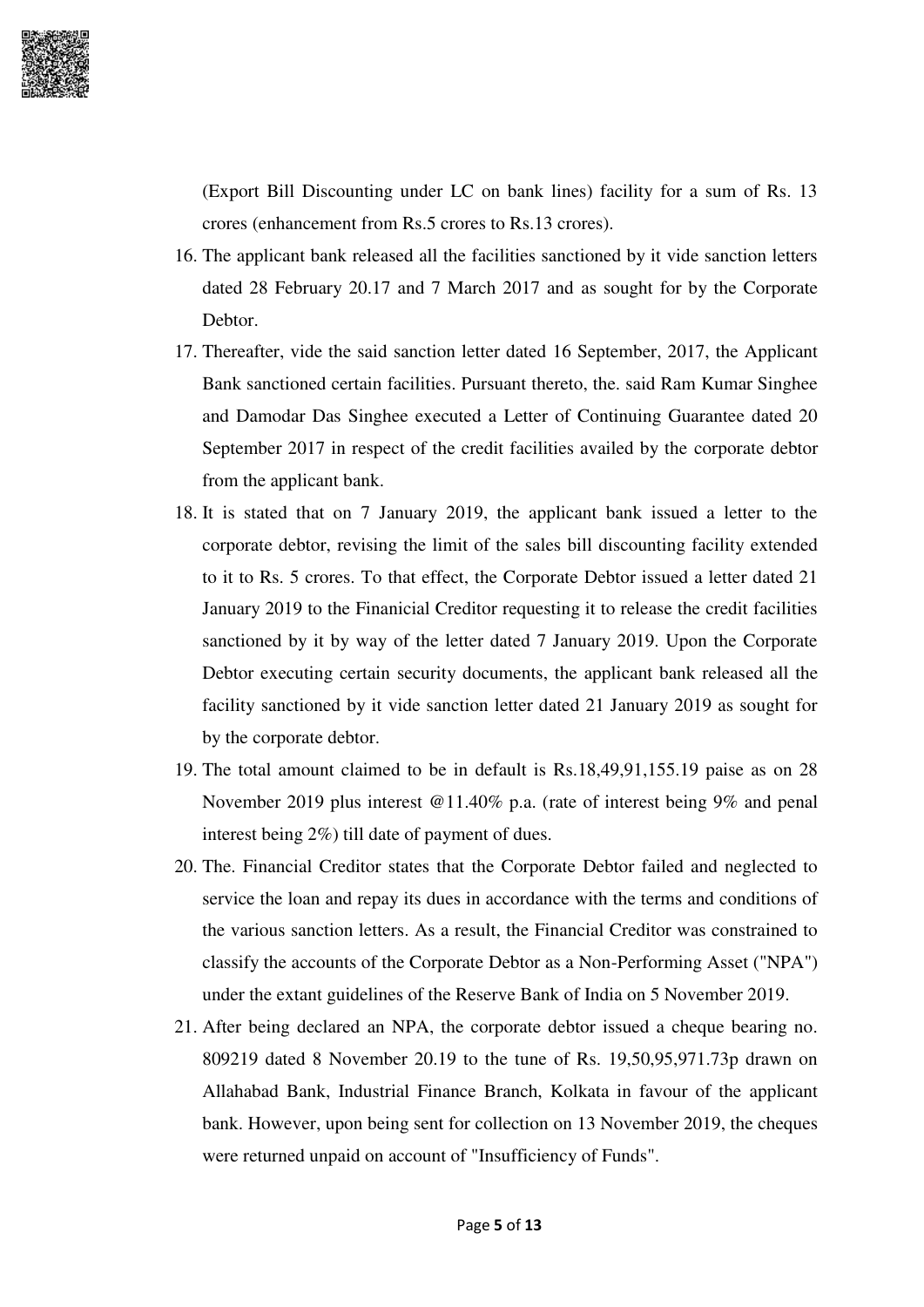

- 22. In these circumstances, the financial creditor was constrained to terminate the financial facilities being availed by the Corporate Debtor vide recall notice dated 2 December 2019 issued by its advocates. The Financial Creditor states that the Corporate Debtor has failed and neglected to service its dues and pay its debts till date.
- 23. In order to support its contentions and to prove the amount in default and the failure on part of the Corporate Debtor to discharge its obligations, the Financial Creditor has placed on record Annexures 5 to 46 in part IV of the Application. Particulars of the Financial debt, record and evidence of the default are contained at page 27 of the application as Annexures 49 to 52.
- 24. According to the Corporate Debtor, the present petition is not maintainable for the following reasons:
	- $\mathbf{i}$ The petition was filed on January 13, 2020. Prior to the filing of the petition, on December 10, 2019 pursuant to the Reserve Bank of India (Prudential Framework for Resolution of Stressed Assets) Directions, 2019 dated June 7, 2019 (at page 17 of Reply), 6 out of 8 lenders of Corporate Debtor including the lead bank representing 92.33% by value and 75% by number (pages  $8 \& 9$  of Reply) have entered into an Inter-Creditor Agreement dated December 10, 2019, inter alia, to set out an overall framework for revival and rehabilitation of Corporate Debtor and effectuating the implementation of a resolution plan. (at pages 43 of Reply)
	- $\mathbf{ii}$ Clause 10 of the RBI Circular No. RBI/2018-19/203 dated June 7, 2019 provides that:

"In cases where RP is to be implemented, all lenders shall enter into an inter-creditor agreement (ICA), during the above said Review Period, to provide for ground rules for finalization and implementation of the RP in respect of borrowers with credit facilities from more than one lender. The ICA shall provide that any decision agreed by lenders representing 75% by value of total outstanding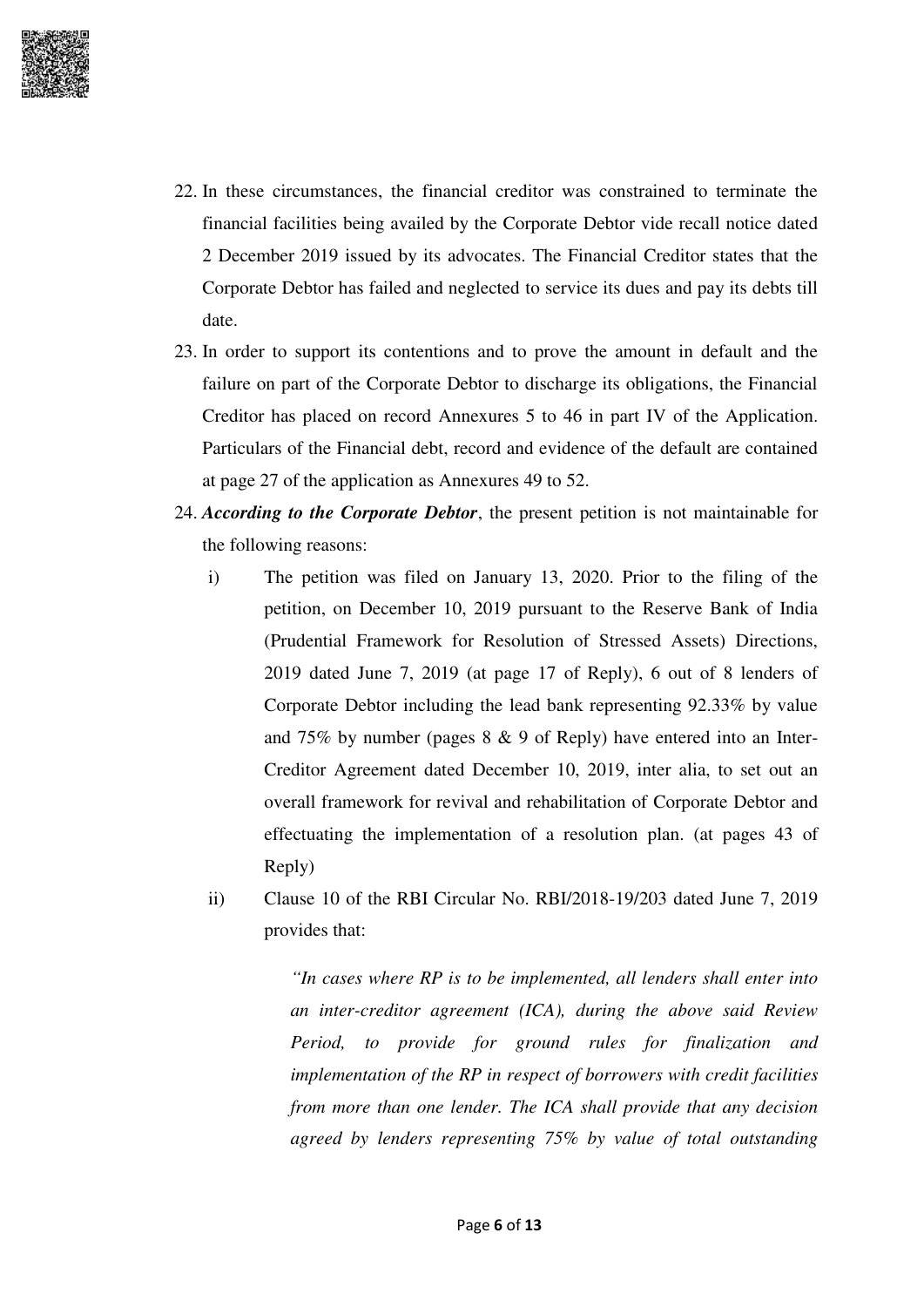

credit facilities (fund based as well as non-fund based) and 60% of lenders by number shall be binding upon all the lenders."

The RBI guidelines are statutory in nature and binding on the Financial Creditor.

- As such, decision of the said six lenders and the resolution plan as  $\overline{iii}$ stipulated in the ICA is binding upon all the other lenders including the non-signatory lenders, such as, the Financial Creditorherein.
- $iv)$ As on the date of filing of petition, Financial Creditor had no cause of action to file the petition by virtue of the RBI Circular. Hence, petition is bound to be dismissed. Reliance is placed on Carona Ltd. vs. Parvathy Swaminathan and Sons [(2007) 8 SCC 559 para 42].
- Admittedly, Financial Creditoris an unsecured financial creditor having  $V)$ only 4.27% stake in the total credit exposure of above Rs. 450 crores of Corporate Debtor and that none of the other lenders participating in the JLM have filed any insolvency proceeding before this Hon'ble Tribunal.
- 25. The contention of the Corporate Debtor that 92.3% of the creditors had signed ICA on  $10^{th}$  December, 2019 while the CP was filed on  $20^{th}$  December, 2019 and therefore, CP is not maintainable. The Inter Creditor Agreement is binding on the petitioner and it is therefore precluded from proceeding with this petition.
- 26. In the Rejoinder, the following has been argued by Learned Senior Counsel for the Financial Creditor:
	- i. The debt and date of default are admitted by the Corporate Debtor.
	- ii. The reliance placed on the RBI Circular under the heading "Prudential" Frame Work for Resolution of Stressed Assets dated 7<sup>th</sup> of June, 2019" by the Corporate Debtor is misplaced. The extracts of the RBI Circular No. RBI/2018-19/203 dated June 7, 2019 are produced hereinunder:

"Implementation of Resolution Plan

9. All lenders must put place Board-approved policies for resolution of stressed assets, including the timelines for resolution. Since default with any lender is a lagging indicator of financial stress faced by the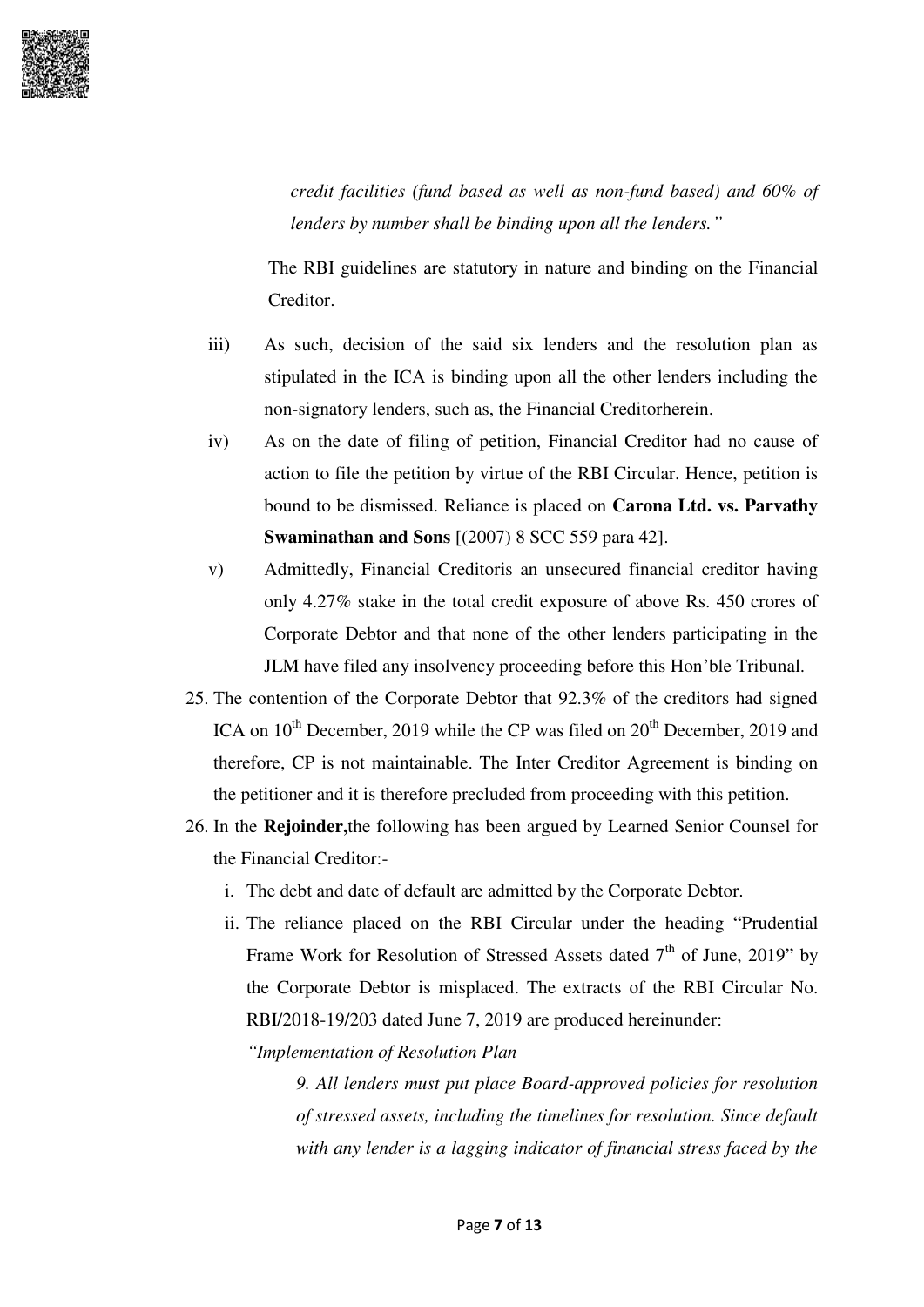

borrower, it is expected that the lenders initiate the process of implementing a Resolution Plan (RP) even before a default. In any case, once a borrower is reported to be in default by any of the lenders mentioned at  $3(a)$ ,  $3(b)$  and  $3(c)$ , lenders shall undertake a prima facie review of the borrower account within thirty days from such default "Review Period". During this Review Period of thirty days, lenders may decide on the resolution strategy, including the nature of the RP, the approach for implementation of the RP, etc. The lenders may also choose to initiate legal proceedings for insolvency or recovery.

10. In cases where RP is to be implemented, all lenders shall enter into an inter-creditor agreement (ICA), during the above-said Review Period, to provide for ground rules for finalisation and implementation of the RP in respect of borrowers with credit facilities from more than one lender. The ICA shall provide that any decision agreed by lenders representing 75 per cent by value of total outstanding credit facilities (fund based as well non-fund based) and 60 per cent of lenders by number shall be binding upon all the lenders. Additionally, the ICA may, inter alia, provide for rights and duties of majority lenders, duties and protection of rights of dissenting lenders, treatment of lenders with priority in cash flows/differential security interest, etc. In particular, the RPs shall provide for payment not less than the liquidation value due to the dissenting lenders.

11. In respect of accounts with aggregate exposure above a threshold with the lenders, as indicated below, on or after the 'reference date'. RP shall be implemented within 180 days from the end of Review Period. The Review Period shall commence not later than:

The reference date, if in default as on reference date; or  $\dot{i}$ .

 $ii$ The date of first default after the reference date."

27. According to Ld. Counsel appearing for the Financial Creditor;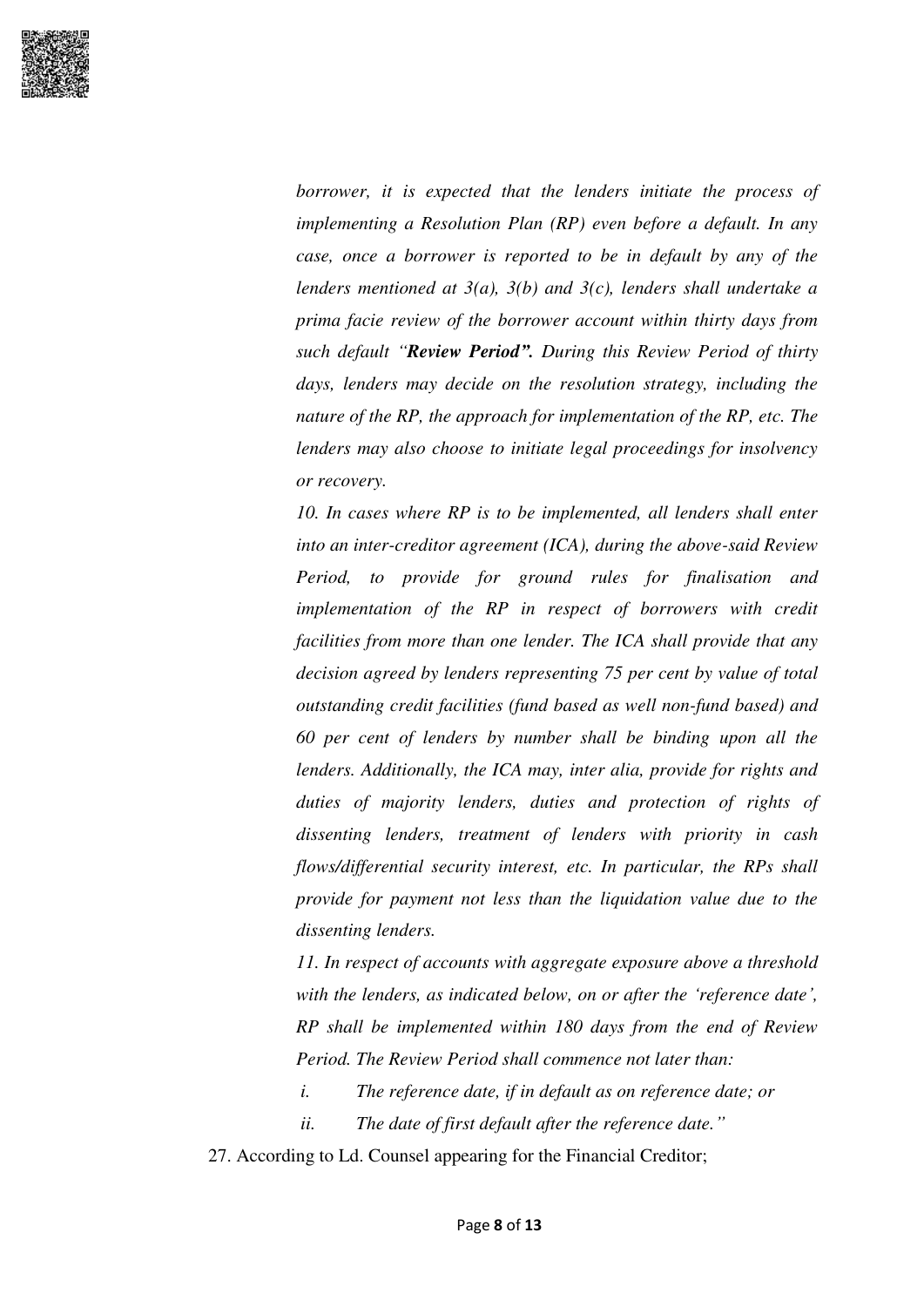

- i. The framing of Resolution Plan is *sine qua nonto* trigger a consensus to opt for restructuring in preference to Resolution/Recovery.
- ii. In the present case, no Resolution Plan was ever framed. Consequently, there could be no question of 92.33% of the lenders supporting the Resolution.
- iii. The essential issue is not the signing of an Inter Creditor Agreement but is with regard to the framing and implementation of a Resolution Plan.
- 28. According to the Financial Creditor, the said defense taken by the Corporate Debtor should be rejected since Paragraph 11 of the framework @ page 20 of reply mandates implementation within 180 days from the end of the Review period. This period has admittedly elapsed on 4th December, 2020. [minutes of meeting of Joint Lenders dated 4th December, 2020 @ page 81 of reply Therefore, even if the petitioner was precluded earlier from proceeding against the Corporate Debtor, such bar does not survive. There is nothing in the circular which permits extension of this period.
- 29. Further, regarding the above defence taken by the Corporate Debtor, the Financial Creditor has relied on the judgment of Amitabh Kumar Jha -v- Bank of India & Ors [Company Appeal (AT) Insolvency No. 1392 of 2019] wherein it has been held by the Hon'ble NCLAT that the Inter Creditor Agreement is not binding on dissenting FC.
- 30. We have heard the Ld. Sr. Counsel on behalf of the Financial Creditor and the Ld. Counsel on behalf of the Corporate Debtor and perused through the record.
- 31. In the matter of Amitabh Kumar Jha -v- Bank of India &Ors [Company Appeal (AT) Insolvency No. 1392 of 2019], the Hon'ble NCLAT has held the following:

"10. The statutory right across the ambit of Section 7 of the 'I&B Code' cannot be curtailed or made subservient to any 'Inter-Creditor Agreement'. The contractual rights, unless recognised by the statute as a permissible mode, would not override the statutory mechanism and right created and enforceable under statute."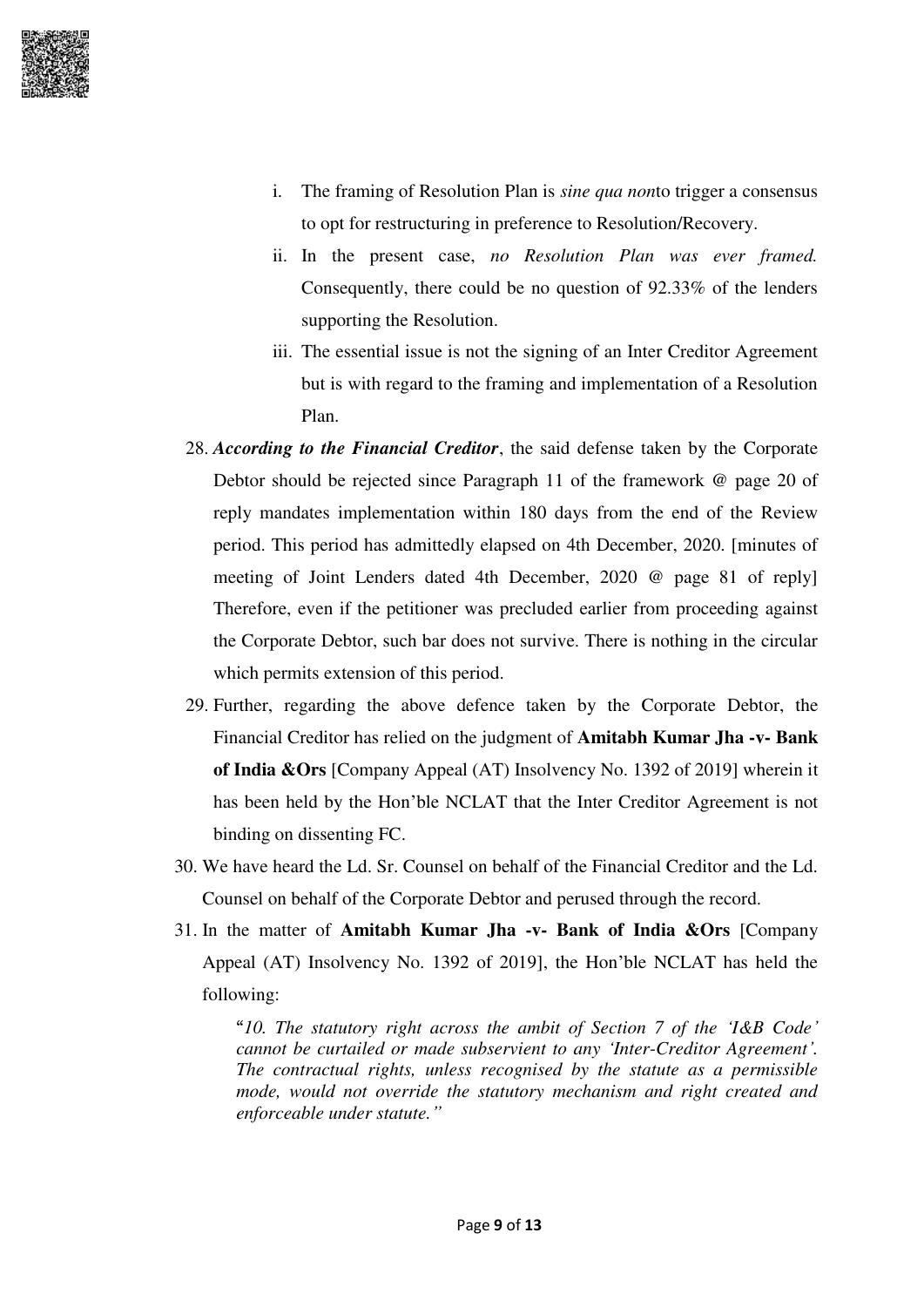

- 32. Therefore, an inter-Creditor Agreementdoes not in any manner curtail or limit the rights of a Financial Creditor in its individual capacity to enforce its rights against the Corporate Debtor in regard to the financial debt which is payable in law.
- 33. Further, Section 238 of the Code reads as under:

**Section 238.** Provisions of this Code to override other laws.-The provisions of this Code shall have effect, notwithstanding anything inconsistent therewith contained in any other law for the time being in force or any instrument having effect by virtue of any such law.

- 34. Hence, even in cases where the contractual rights were recognized by the force of a statute, the provisions of the Insolvency and Bankruptcy Code, 2016, by the virtue of section 238 therein, will have overriding effect and the Intercreditor Agreement entered into between consortium members would not be a bar to the application being admitted under Section 7 of the Insolvency and Bankruptcy Code, 2016.
- 35. Further, the minutes of meeting of Joint Lenders of A/c Tamra Dhatu Udyog Pvt (TDUPL) held through Physical mode on  $07<sup>th</sup>$  of March, 2022 have also Ltd been placed on record before this Adjudicating Authority. Paragraph 4 of the said minutes of the meeting dated  $7<sup>th</sup>$  of March, 2022 are reproduced hereinafter:

# "4. Corporate Insolvency Resolution Process

Lenders present in the meeting supported HDFC Bank's move towards filing the application  $u/s$  7 under IBC 2016 for putting the account into CIRP. Other lenders present in the meeting accorded in  $-$  principle approval for joining the CIRP once the account is getting admitted into NCLT. Apart from above, lenders decided to proceed with filing of Personal Insolvency application  $u/s$  95 of IBC' 2016 after receiving necessary mandate from all lenders in next  $JLM$ ."

Copies of the minutes of the said meeting dated  $7<sup>th</sup>$  March, 2022 is annexed to the written notes of argument provided on behalf of the Financial Creditor and marked "A".

36. Learned Counsel has argued on the basis of the above minutes of the meetings that all the lenders are ad idem and in favour of approaching learned Tribunal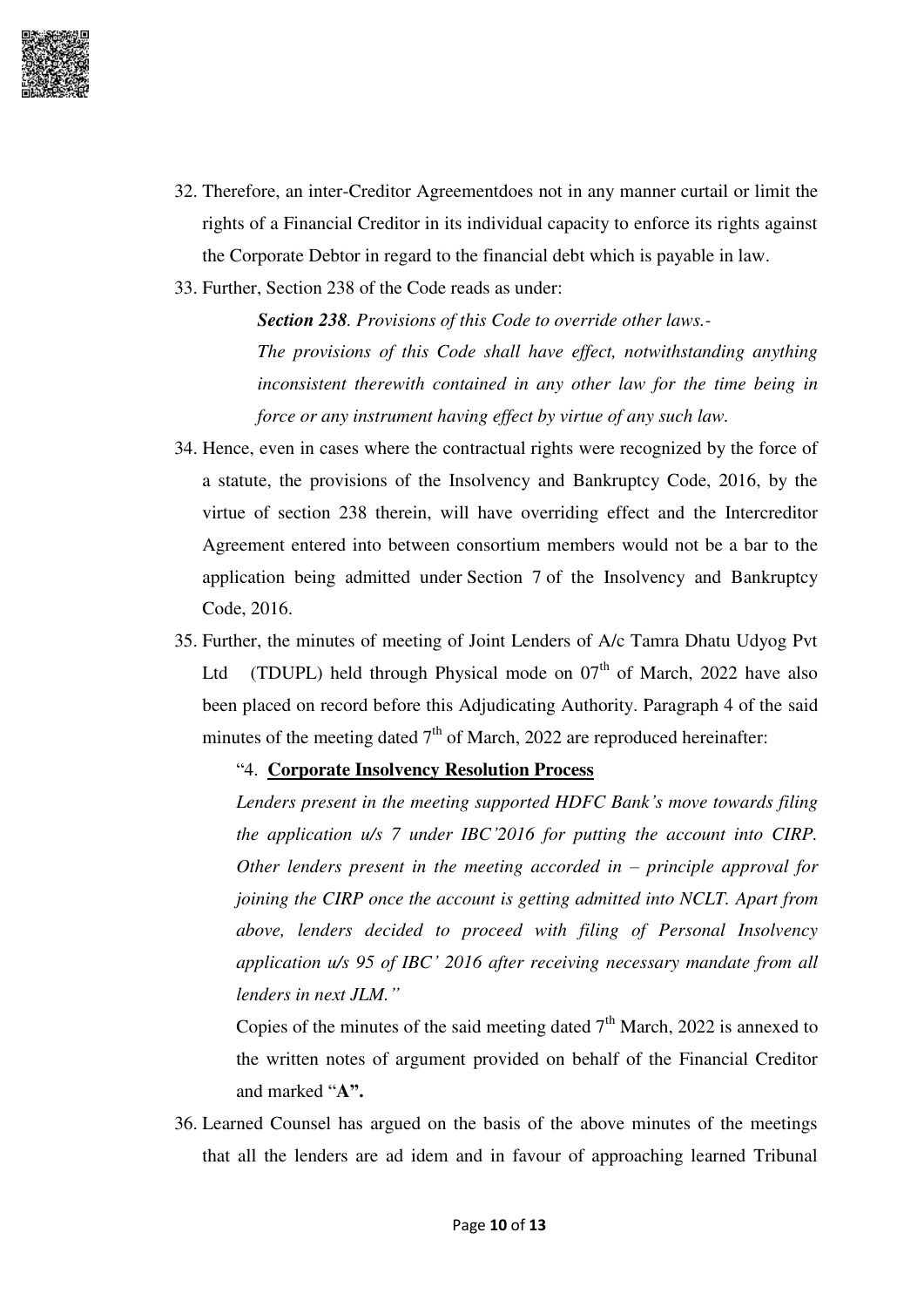

instead of framing any restructuring plan under the RBI Prudential Framework dated  $7<sup>th</sup>$  of March, 2019.

- 37. It is also the plea taken on behalf of the Financial Creditor that the applicant bank is not a signatory to this Inter-Creditor Agreement' and the same is evident at the last page of Inter-Creditor Agreement (page 66 of reply affidavit) the same has not been signed by the HDFC Bank or by the Axis Bank. Therefore, the Financial Creditor had never agreed to any Resolution of the Corporate Debtor. From the above record and the pleadings of parties the following is clear.
	- i. Applicant was not a signatory to the Inter-Creditor Agreement relied on by the Corporate Debtor.
	- $ii.$ The joint lender forum of the Corporate Debtor ratified the decision of the Applicant bank to have filed the present application under Section 7. Other lenders present in the said meeting further accorded inprincipal approval for joining the CIRP once the account got admitted by this Adjudicating Authority. Apart from this, the lenders also decided to proceed with filing of personal Insolvency application under Section 95 of IBC, 2016 after receiving necessary mandate.
- 38. The choice to initiate legal proceedings of the Insolvency Proceedings was always with the lender in terms of Prudential Framework for resolution of stressed assets dated  $7<sup>th</sup>$  of June, 2019. Any decision agreed by the lenders in paragraph 10 of the above prudential framework of Resolution Plan of stressed assets has to refer to a Resolution Plan and not merely the Constitution of ICA (Inter-Creditor Agreement)
- 39. Thus framing of Resolution Plan was a *sine qua nonto* opt for restructuring in preference to Resolution/ recovery. However, in the present case, admittedly no Resolution Plan was framed and therefore, there is no question of 92.33% of lenders supporting the Resolution Plan. Rather, as is mentioned above, the lender ratified the decision of the applicant bank to initiate present proceedings under Section 7 of IBC.
- 40. In addition to the above, there is no provision in the RBI prudential framework for restraining any lender from instituting proceedings for recovering its dues and if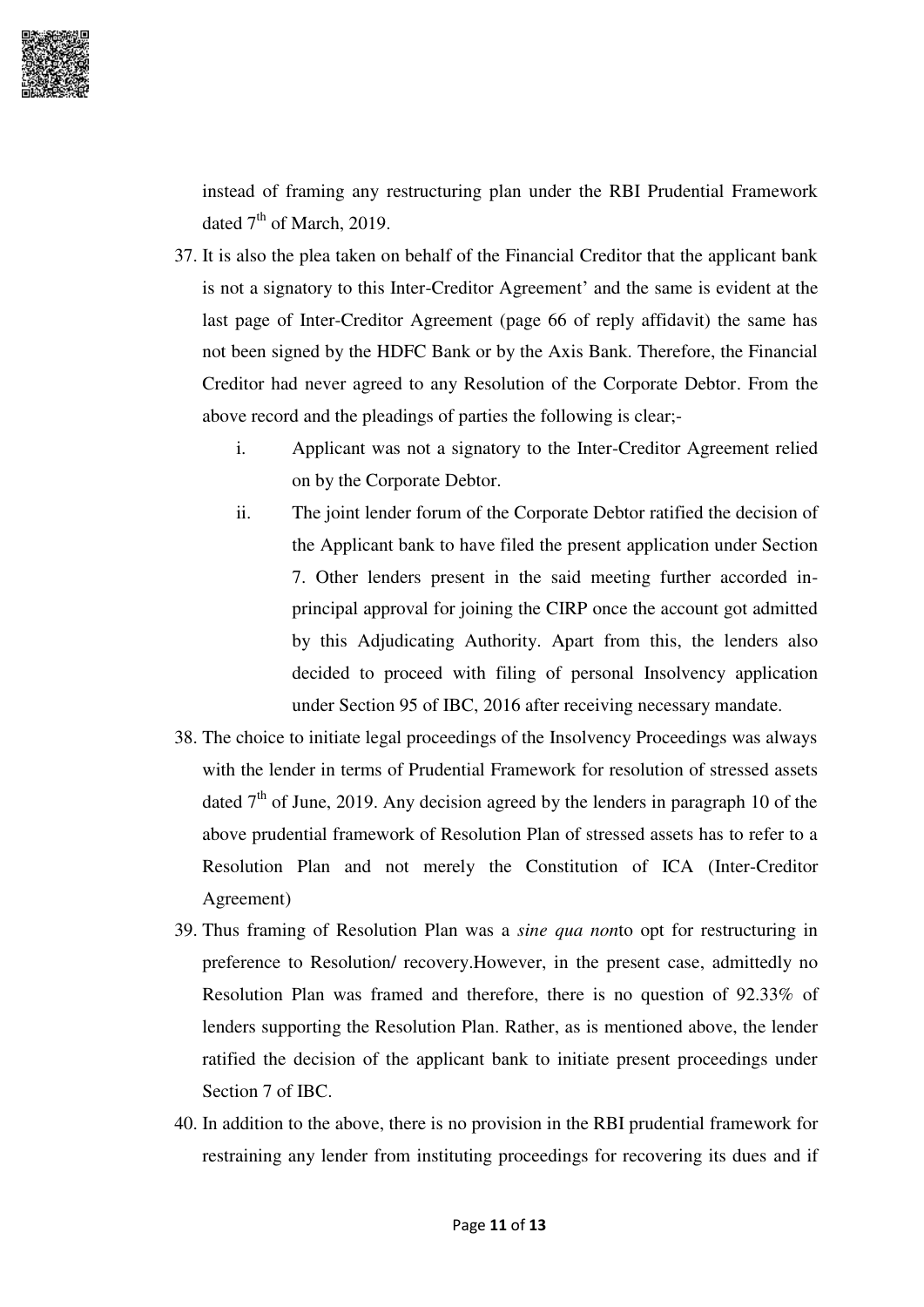

the claim of a lender was getting time barred by limitation, it could not wait for the decisions of the other lender or some of the lender.

41. It is, accordingly, hereby ordered as follows: -

- $a)$ The application bearing CP (IB) No. 128/KB/2020 filed by HDFC **BankLimited**(Financial Creditor), under section 7 of the Code read with rule  $4(1)$  of the Insolvency & Bankruptcy (Application to Adjudicating Authority) Rules, 2016 for initiating CIRP against TamraDhatu Udyog Private Limited, CIN: U27209BR2006PTC109251, the Corporate Debtor, is admitted.
- $b)$ There shall be a moratorium under section 14 of the IBC.
- The moratorium shall have effect from the date of this order till the  $\mathbf{c})$ completion of the CIRP or until this Adjudicating Authority approves the resolution plan under sub-section (1) of section 31 of the IBC or passes an order for liquidation of Corporate Debtor under section 33 of the IBC, as the case may be.
- $\mathbf{d}$ Public announcement of the CIRP shall be made immediately as specified under section 13 of the Code read with regulation 6 of the Insolvency  $\&$ Bankruptcy Board of India (Insolvency Resolution Process for Corporate Persons) Regulations, 2016.
- $e)$ Ms. Mamta Binani, registration number IBBI/IPA-002/IP-N00086/2017-18/10227, email: mamtabinani@gmail.comis hereby appointed as Interim Resolution Professional (IRP) of the Corporate Debtor to carry out the functions as per the Code subject to submission of a valid Authorisation of Assignment in terms of regulation 7A of the Insolvency and Bankruptcy Board of India (Insolvency Professional) Regulations, 2016. The fee payable to IRP or, as the case may be, the RP shall be compliant with such Regulations, Circulars and Directions as may be issued by the Insolvency  $\&$ Bankruptcy Board of India (IBBI). The IRP shall carry out his functions as contemplated by sections 15, 17, 18, 19, 20 and 21 of the Code.
- $f$ During the CIRP period, the management of the Corporate Debtor shall vest in the IRP or the RP, as the case may be, in terms of section 17 of the IBC.